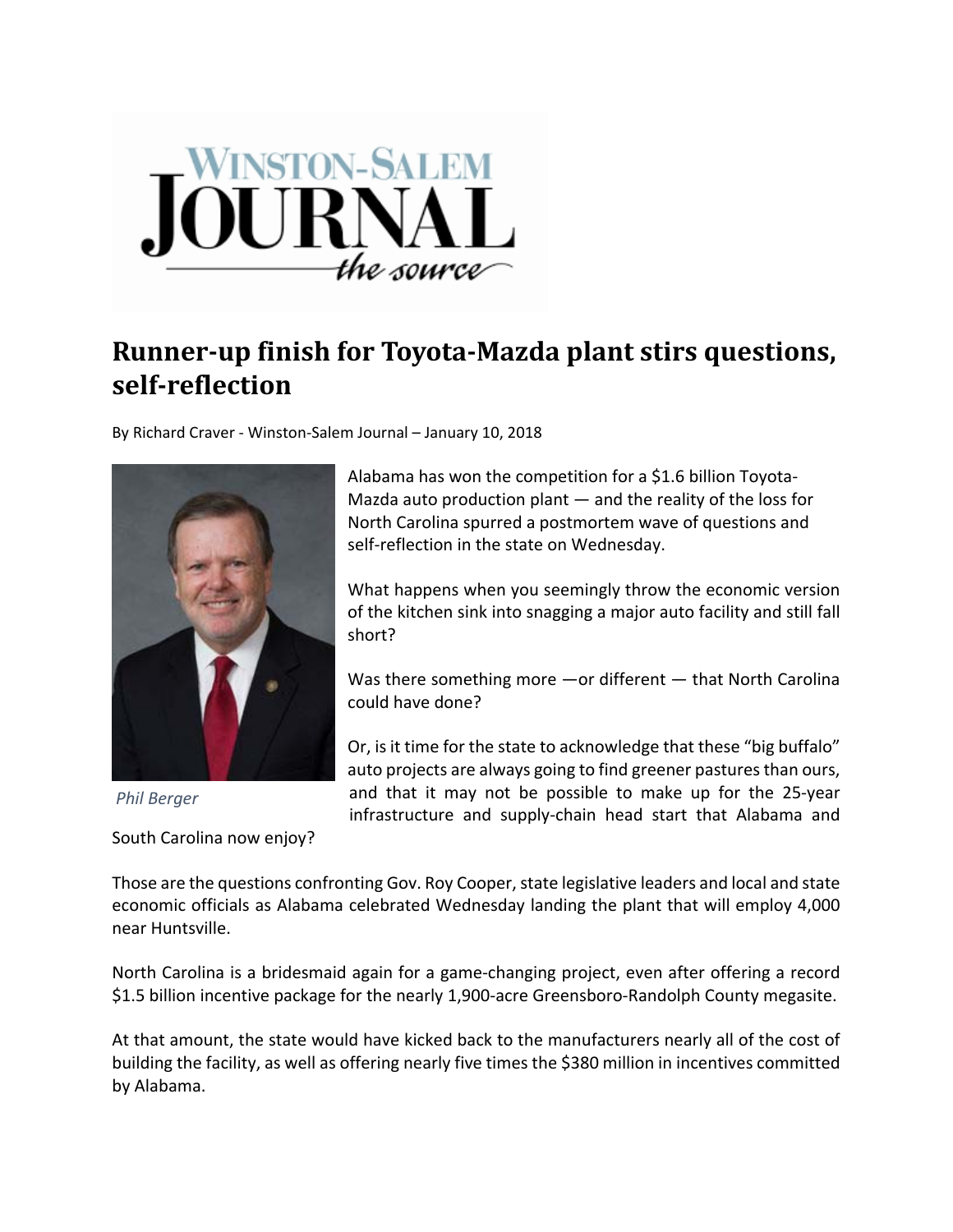The manufacturers disclosed Aug. 4 plans to build Corollas for Toyota and crossover vehicles for Mazda. The goal would be to start production in 2021 with average annual employee wages of \$50,000.

The decision served to throw an icy cold splash on the pride that economic and elected officials take in North Carolina consistently being at the top or in the Top 5 of prominent business climate rankings.

"It is not an understatement to say the Toyota‐Mazda plant would have been an unprecedented transformational project for both the Triad and the state of North Carolina's economy," said Keith Debbage, a joint professor of geography and sustainable tourism and hospitality at UNC Greensboro.

"We are the only state in the Southeast without such a plant, while Alabama already hosts Mercedes‐Benz, Honda and Hyundai plants."

## **The state's offer**

Analysts, economists, elected officials and site selectors said North Carolina's striking out again is stunning primarily because the consensus among them is that the state had never been better prepared for such a project.

The nearly 1,900 acres that had been secured or committed at the Greensboro‐Randolph megasite was nearly 50 percent bigger than the Huntsville site.

There was rare bipartisan political support for the \$1.5 billion incentives package. The legislature was prepared to act this week on a bill because the incentives went well beyond what it had previously authorized.

The legislature has reduced the state's corporate tax rate from 6.9 percent in 2013 to 3 percent in 2017 — the lowest in the country for states that have a corporate tax rate. There are plans to reduce the rate to 2.5 percent by 2019.

There also was the reduction in the personal income-tax rate, the existence of a high-quality work force, and the certainty of commanding clout with a congressional delegation of 15, soon to be 16 members.

"It is utterly disappointing to be the runner‐up for the new Toyota‐Mazda facility," Senate leader Phil Berger, R‐Rockingham, said in a statement.

"While improving our business climate got North Carolina closer to landing an automobile manufacturing facility than ever before, at the end of the day I believe our distance from Toyota's part suppliers was too big a logistical challenge to overcome."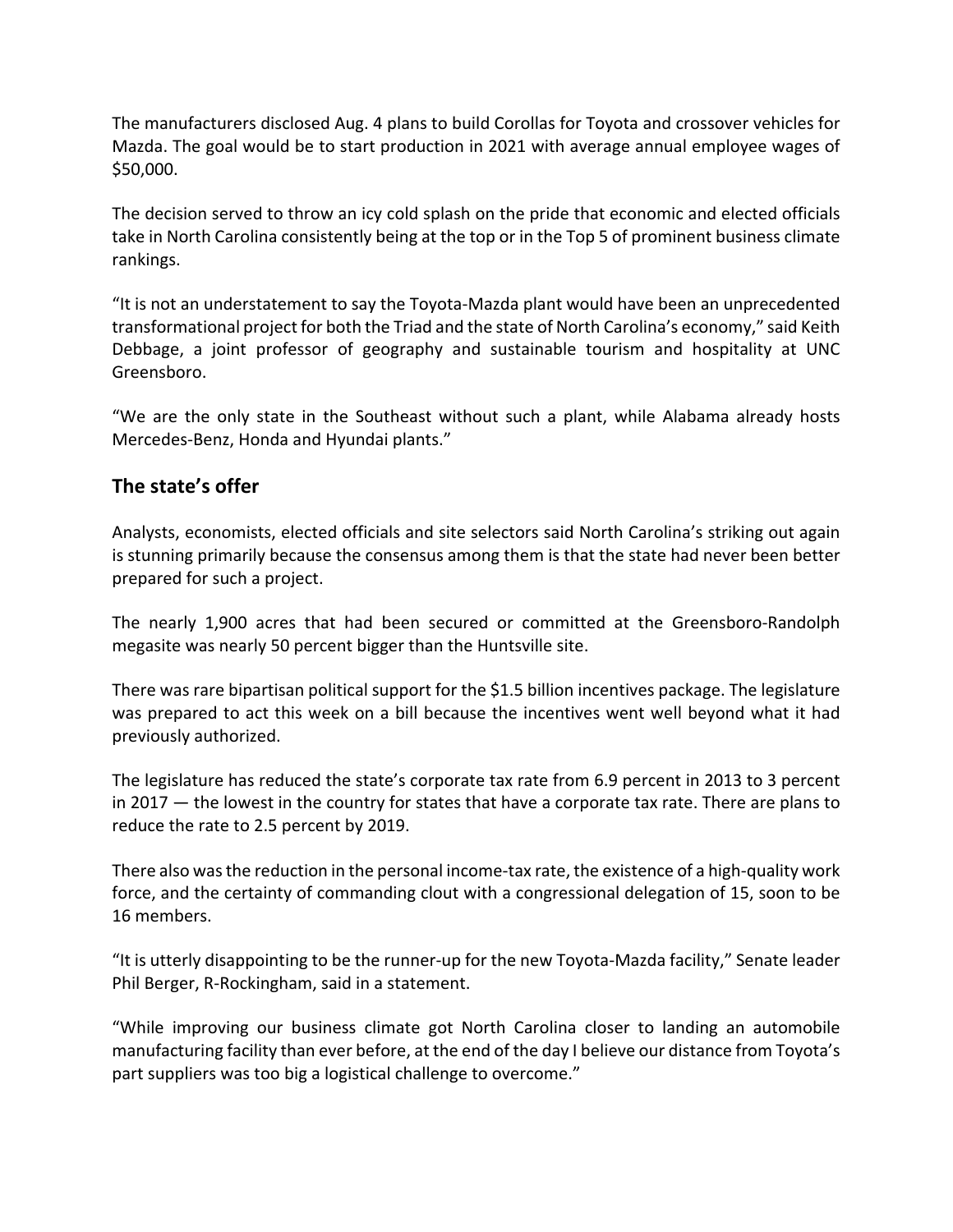Berger praised the recruitment efforts of Cooper and Commerce Secretary Tony Copeland. "They worked closely and transparently with the legislature on this project and did everything that could be done to close the deal," he said.

Copeland told The News & Observer of Raleigh that the silver lining to the runner‐up finish was "with 1,800 acres assembled, \$1.5 billion on the table, we've shown the world we can do it" in terms of assembling an aggressive incentive package.

Berger said the "experience should put us in a great position to land the next plant."

## **Earlier misses**

Site selectors caution it could be many years before the next auto plant project emerges, though the Trump administration's America First trade policy could spur more U.S. production investments.

"Yes, the incentives game is a distasteful business, but the fundamental question for us to ask is how badly we want an auto plant," said Andrew Brod, a senior research fellow at UNC Greensboro's Bryan School of Business and Economics.

The Triad has been here before as recently as 2007, when what is now known as I‐85 Corporate Center in Davidson County emerged as one of four finalists for a Toyota plant that at that time would have made 150,000 Corollas a year.

However, Davidson economic officials were unable to secure all of the 2,400 acres; Toyota chose to build in Blue Springs, Miss., for the Corolla production.

A site in Mebane was pitched as an advantageous plant site to BMW and Mercedes Benz in the early 1990s.

In both cases, Alabama and South Carolina outbid North Carolina in economic incentives — in essence throwing the kitchen sink given that their economies were trailing North Carolina's coming out of the 1991‐92 recession.

Meanwhile, North Carolina elected officials from Gov. Jim Hunt on down were reluctant to provide a record incentive package with the state economy in full recovery mode.

Hunt said in a July 2005 interview with the Winston-Salem Journal that Mercedes-Benz executives told state officials that the project would not be driven by incentives, and that it viewed the state's business and educational climate favorably.

"We knew then that we were not competitive in incentives and didn't have the tools to attract highly capitalized companies that offered the potential for industry clusters," Hunt said.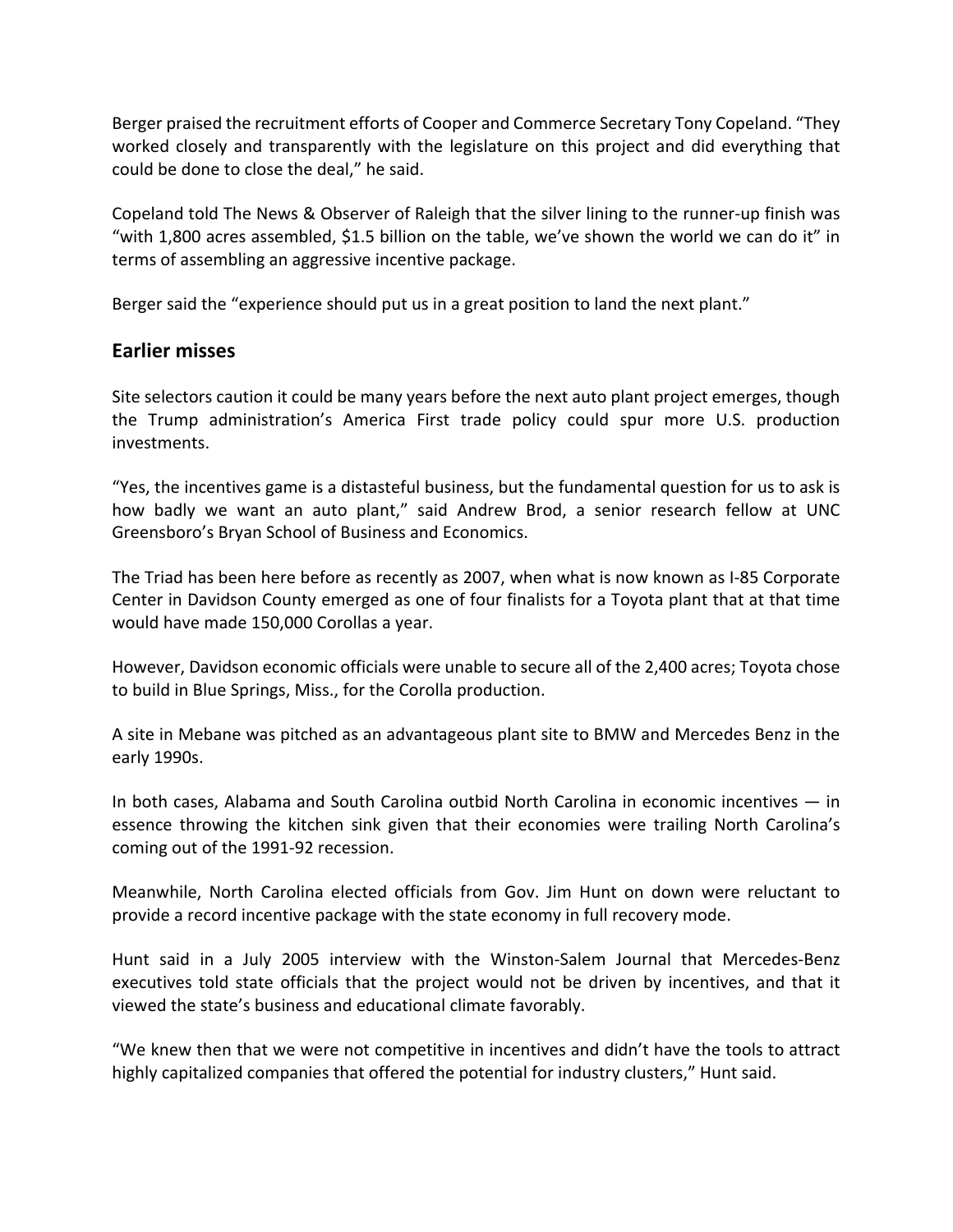The state also has missed on landing a Volkswagen and Volvo plant in recent years.

Brod said that "Alabama went all out for one in 1992 and paid dearly for a Mercedes‐Benz plant."

"While it took many years before the net benefit of that move was considered positive, the fact remains that it allowed Alabama to build an auto industry where none existed before."

When Mercedes‐Benz announced it was coming to Alabama in 1993, the company projected 1,500 jobs at the start, Alabama media outlet AL.com reported. It now employs 3,700.

Alabama has been very strategic geographically with its auto industry, with Mercedes-Benz in the western part of the state, Honda in the east, Hyundai in the south and now Toyota and Mazda in the north along with a Toyota engine plant.

Jason Hoff, president and chief executive of Mercedes‐Benz U.S. International Inc., welcomed the Toyota‐Mazda plant in a more‐the‐merrier tone.

""We applaud the people of the region and are pleased to see that so many other automakers recognize the same great qualities here that we did back in the mid‐90s: a highly skilled and dedicated workforce, an amiable business climate, and great Southern hospitality," Hoff said in a statement.

## **'What else can we do?'**

John H. Boyd, a site-selection expert with The Boyd Co. of New Jersey, said the manufacturers' decision "was a bridge too far right now for North Carolina, especially for Asian manufacturers, who do not want to be pioneers after all" in putting the first production plant in the state.

AL.com said key factors in the Huntsville site's favor include: proximity to an existing base of auto suppliers; a workforce of 57,000 in the auto industry, including 25,000 in the supplier chains among more than 160 companies; and being near a Toyota engine plant in Tennessee and the Toyota Mississippi plant.

Boyd said the Huntsville site in Alabama and having proven automobile‐sector experience made for "an easier, conventional choice for the ultimate decision-makers."

Rep. Debra Conrad, R‐Forsyth, responded when asked about not winning the Toyota‐Mazda plant "What else can we do?"

"You discover what specifics are important to a particular project and that is incorporated into negotiations to make sure our state is the winning location," Conrad said.